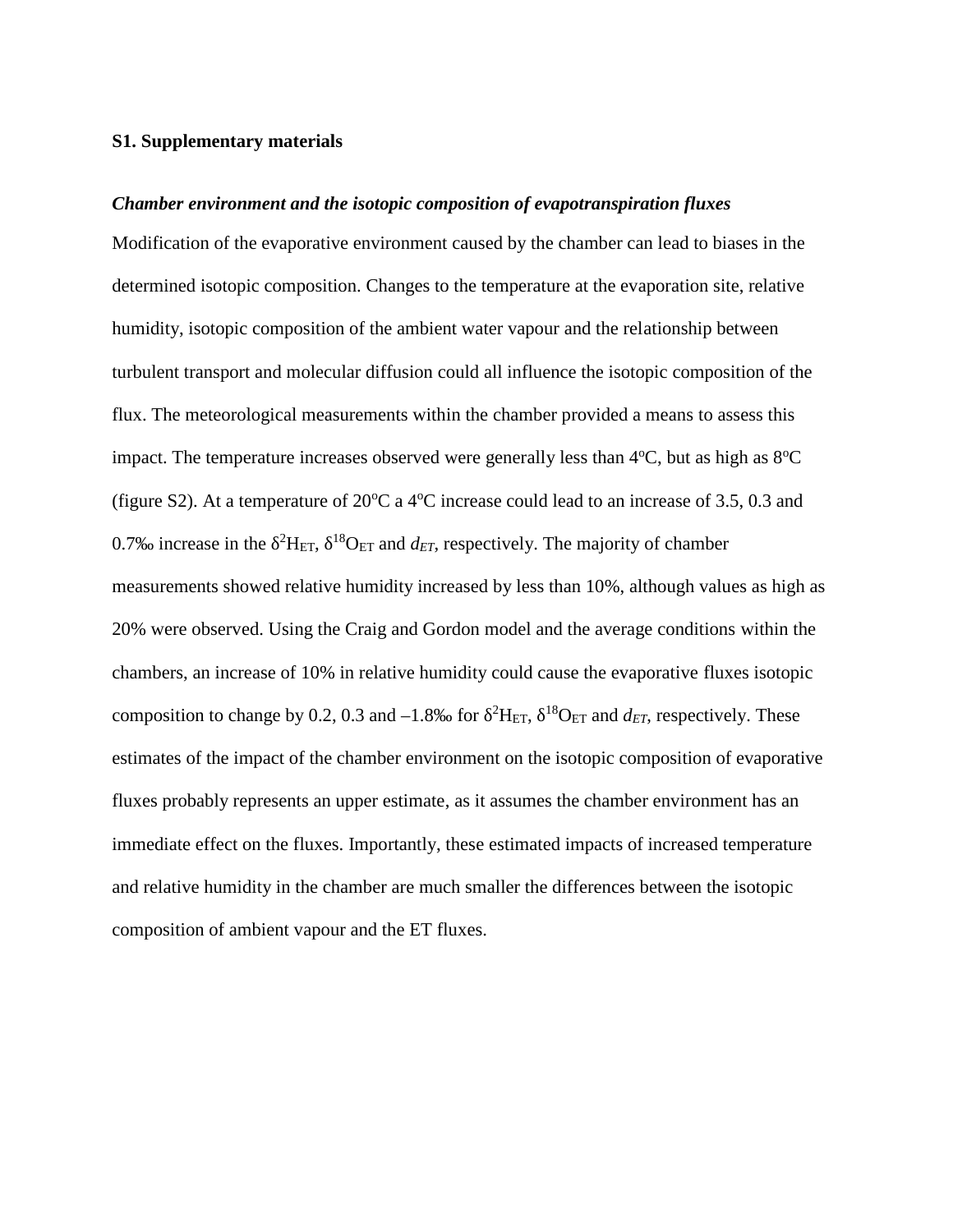

Figure S1: Distribution of the change in evaporation conditions within the chamber for all chamber measurements, including both bare soil and vegetated chambers.



**Figure S2:** Wind roses determined for the daytime and nocturnal wind observations.